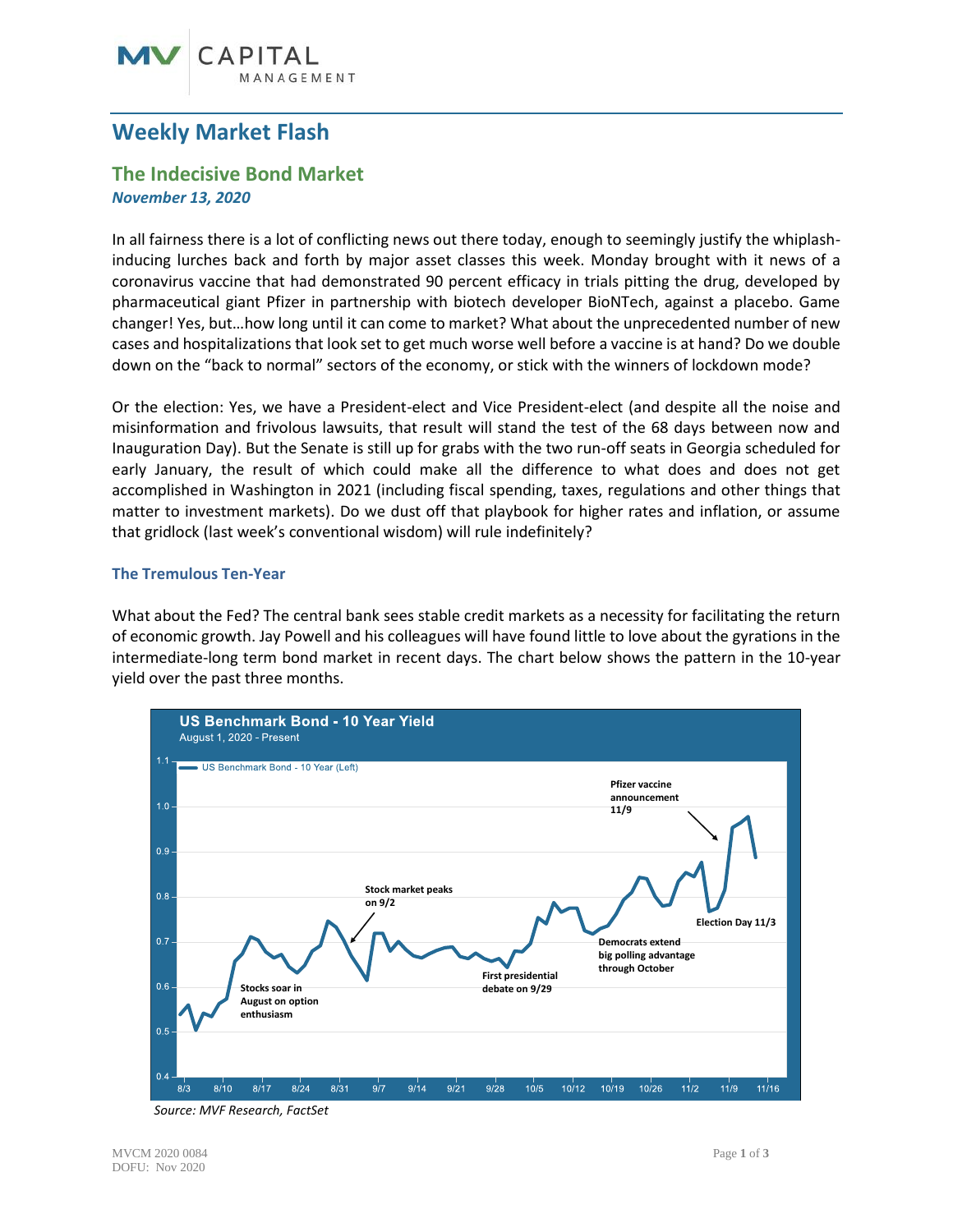

The benchmark 10-year has been gyrating all over the place since Labor Day weekend. Coming out of a rip-roaring August in the stock market, safe haven bond yields were still mostly elevated from earlier levels when the S&P 500 peaked on September 2. But yields soared near the end of the month as the first presidential debate proved to be a polling disaster for the incumbent president and solidified expectations of a Democratic win. That trend kept going throughout much of October and surged into the final run-up to Election Day.

That day, as we discussed in last week's commentary, threw cold water over the notion of a Democratic sweep of the table and a resulting massive double dose of pandemic relief and infrastructure spending. The 10-year yield plummeted in the immediate aftermath of the election. But then came Pfizer's vaccine announcement and with it the potential for a return to growth in those sectors of the economy hardest hit by the pandemic. On the back of that news yields jumped once again, nearly hitting the one percent level that would be fully double the yield at its lowest points earlier in the year.

Or…maybe not. This week has been an unending count of grim statistics for the pandemic. Daily new cases are now setting records upwards of 150,000 (that's about twice the highest levels in the prior wave in July). Hospitalization rates are also at records and straining health care systems just about everywhere in the country. However soon the vaccine is able to make it through the final regulatory steps, out of the lab and into retail health care centers for distribution, it will not be soon enough to mitigate the dire conditions of the present, the lives that will be lost and the ongoing suffering of the many who will experience the pernicious long-haul effects of the disease.

#### **The Upside and the Downside**

So where to now? This current indecision indicates the potential for wildly different scenarios. But stepping back to take a longer-term view of where rates are today suggests that there is more space on the upside (i.e. interest rate risk) than the downside. In the end it may come back to the Fed.



*Source: MVF Research, FactSet*